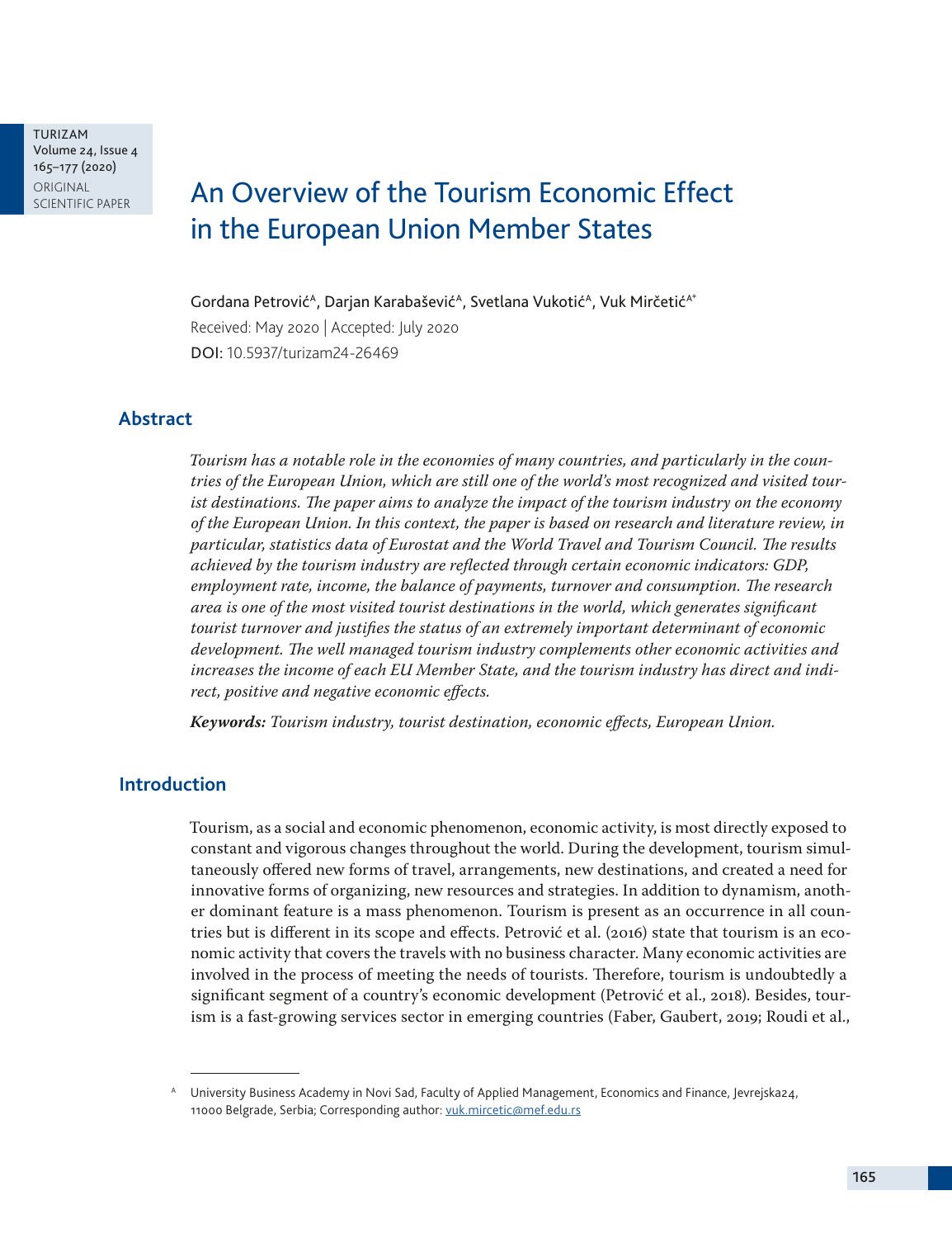2019). The tourist market and tourist traffic are categories that are changing and constantly evolving and therefore, have taken on unprecedented proportions (Čerović, 2002, p. 21).

Tourism plays a vital role in the economies of many countries, and especially in the countries of the European Union, which is still one of the world's most famous tourist destinations. For a large number of European Union member states, tourism is a significant driver of the national economy. It provides economic development of countries and regions, but it also contributes to their social, cultural development and general well-being. One of the most important functions of tourism is that it, directly and indirectly, influences GDP growth. The tourism sector has significantly grown in recent decades. In this regard, the tourism industry has become one of the essential tools for achieving sustainable economic growth in most countries. The tourism sector is not only is a significant contributor to the increase of GDP, but it also plays a vital role in terms of providing employment opportunities, reducing poverty, increasing of the income distribution, generating additional demand for goods and services, providing additional tax revenues and foreign exchange reserves for the governments (Taizeng et al., 2019).

Europe is the number one tourist destination in the world with a market share of 50% in 2016 (World Tourism Organization, 2017). The tourism industry generated (directly and indirectly) 10.2% of total GDP in the European Union, with a projection to grow to 11.2% of GDP by 2027 (Internet 1).

Tourism plays a significant role in the economy of the European Union. According to the European Commission, it is the third-largest socio-economic activity in the Union (after trade and distribution, as well as the construction industry) and has an overall positive impact on economic growth and employment rate. Tourism also contributes to the development of the European region and, if it is sustainable, helps to preserve and improve cultural and natural heritage (European Parliamentary Research Service, 2015, p. 5). The European Union covers 40% of international tourist arrivals and 31% of international tourism income (World Tourism Organization, 2018, p. 17). According to the statistics from 2016, the population of the European Union was estimated to be 509 million inhabitants, accounting for 7% of the world's population. The territory is after China (1.4 billion) and India (1.3 billion) the third most populous in the world (World Tourism Organization, 2018, p. 12).

It can be said that there are no specific methods and techniques of research in tourism (or tourism research) as an economic activity, but rather, general research methods and techniques are used. Research in tourism accepts the above classifications, but they also have certain specificities, since the tourism industry itself is specific. Considering that the development aspects of tourism are reflected through consumption and that tourism is essentially an economy, general tourism research uses economic analysis methods to explain and understand social and economic phenomena in tourism (Vujović, 2019, p. 4).

Most European countries have a well-established system of statistics to track tourism demand in terms of domestic and outbound travel, tourist accommodation and costs. The research in this paper presents an analysis of data for the period from 2010 to 2019 collected by Eurostat and the World Travel and Tourism Council. Additionally, their publications for 2016 and 2017, which were published in 2018 and 2019 were also used.

The main aim of the paper is to analyze the impact of the tourism industry on the economy of the European Union. In this context, the paper is based on research and literature review, in particular, statistics data of Eurostat and the World Travel and Tourism Council.

The paper has, in addition to the introduction and conclusions, thematic sections that relate to economic indicators in the tourism industry in EU countries, then spending on tourism trips in EU countries, and the impact of tourism on GDP growth. The paper is intended for the interested professional and scientific public.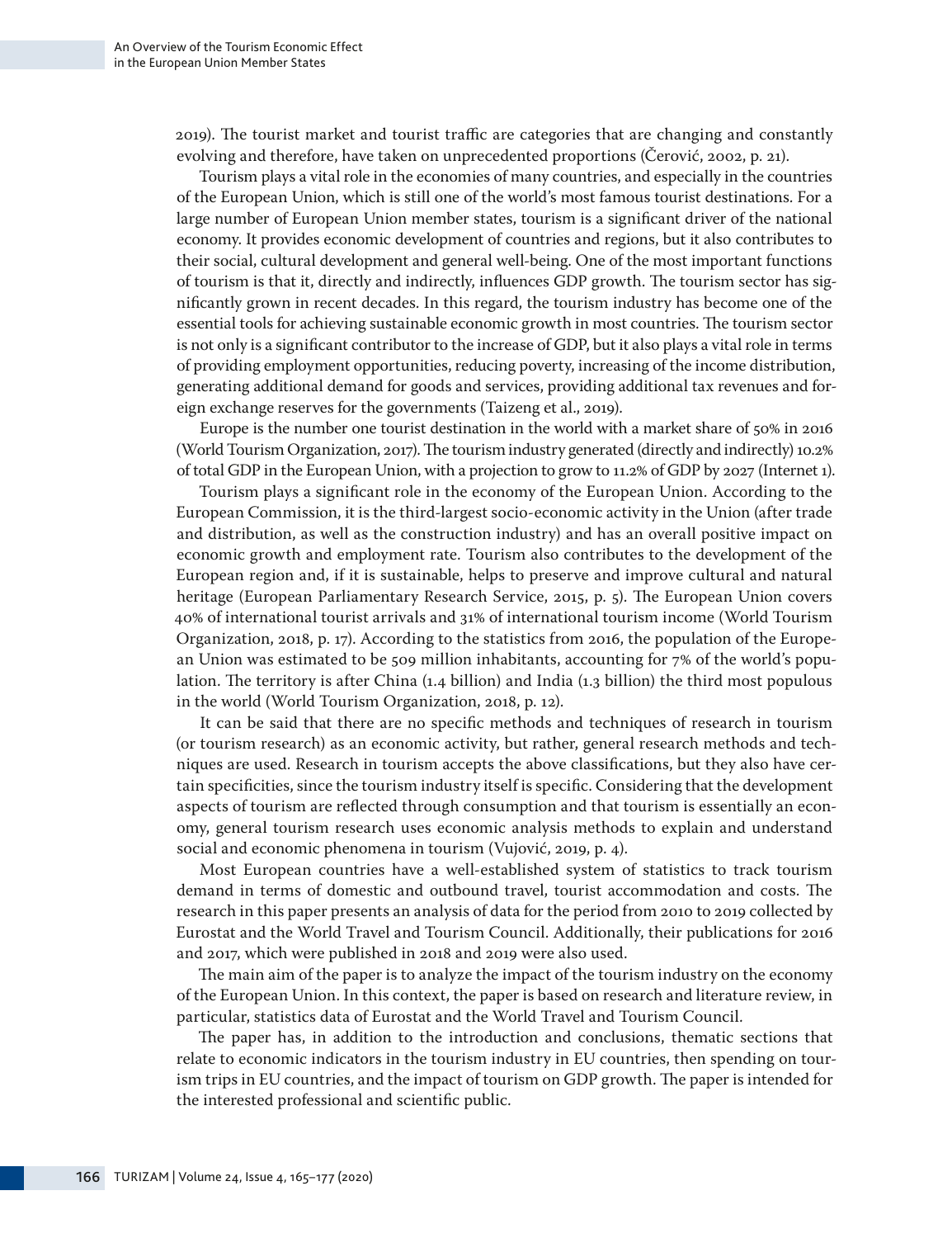# **Tourism industry economic indicators in European Union countries**

Tourism is classified as an important economic category. Tourism is an area of the economy which includes various industries and branches. The activities are aimed at providing services that enable tourists to meet their tourist needs, and on that basis, they are given a tourism sign, and together they constitute the tourism economy (Ilić et al., 2016, p. 201). Tourism is evolving, introducing new consumer needs and preferences. The quality of marketing activities significantly influences the branding of tourism organization services (Brzaković, Brzaković, 2018). The classical division into countries of tourist supply and tourist demand has been overcome longtime ago. Many tourist demand countries earn much more from tourism than tourist supply countries. Certain elements condition the orientation of tourist movements towards particular destinations. The uneven development of tourism in different regions of the world points to the exceptional importance of Europe (Vujović et al., 2012, p. 41). The economic analysis of the tourism industry in EU countries, according to Eurostat (data for 2016, published in 2019), takes into consideration four indicators. Those are:

- 1. Number of enterprises,
- 2. Number of employees,
- 3. Turnover and
- 4. Value added at factor cost first at EU level and second at country level.

Tourism is of particular importance, primarily because of its impact on the country's pay balance and the multiplier effects of foreign tourists' consumption. Because it is a very significant source of foreign exchange, tourism is classified as favoured export branches (Cvijanović et al., 2017). Increase in tourist traffic and consumption of foreign and domestic tourists leads to the involvement of a large number of workers in the tourism industry. Moreover, the number of employees in non-business activities, which directly participate in meeting the needs of tourists, is also increasing (Njegovan, 2016, p. 47). In 2016, 10% of businesses in the European non-financial business economy belonged to the tourism industries. In those 2.4 million enterprises, 13.6 million people were employed. Enterprises from industries related to tourism accounted for 9.5% of persons employed in the non-financial business economy and 21.7% of persons employed in the services sector. The largest number of employees in the tourism industry among EU countries is in Germany (2,452,086), the United Kingdom (2,294,679), Italy (1,498,798) and Spain (1,435,465).

|                                                                                        | Number of<br>enterprises | Value added at factor<br><b>Turnover</b><br>(million EUR)<br>cost (million EUR) |       | Number of persons<br>employed |  |
|----------------------------------------------------------------------------------------|--------------------------|---------------------------------------------------------------------------------|-------|-------------------------------|--|
| Share of total tourism industry in total non-<br>fiscal business economy (%)           | 10.0%                    | 3.9%                                                                            | 5.8%  | 9.5%                          |  |
| Share of total tourism industry in total<br>services (%)                               | 19.9%                    | 16.3%                                                                           | 14.0% | 21.7%                         |  |
| Transport related total (%)                                                            | 15.9%                    | 26%                                                                             | 25.7% | 16.1%                         |  |
| Accommodation (%)                                                                      | 13.2%                    | 16.8%                                                                           | 20.9% | 19.7%                         |  |
| Food and beverage (total) (%)                                                          | 64.0%                    | 33.6%                                                                           | 35.5% | 58.7%                         |  |
| Car and other rental (total) (%)                                                       | 2.3%                     | $7.7\%$                                                                         | 9.9%  | 1.6%                          |  |
| Travel agency, tour operator reservation<br>service and related activities (total) (%) | 4.5%                     | 15.9%                                                                           | 8.0%  | 3.8%                          |  |

| Table 1. Key economic indicators for the tourism industry and percentages, EU-28 for 2016 |  |  |
|-------------------------------------------------------------------------------------------|--|--|
|                                                                                           |  |  |

*Source: [Internet 2](https://ec.europa.eu/eurostat/statistics-explained/index.php?title=Tourism_industries_-_economic_analysis%20)*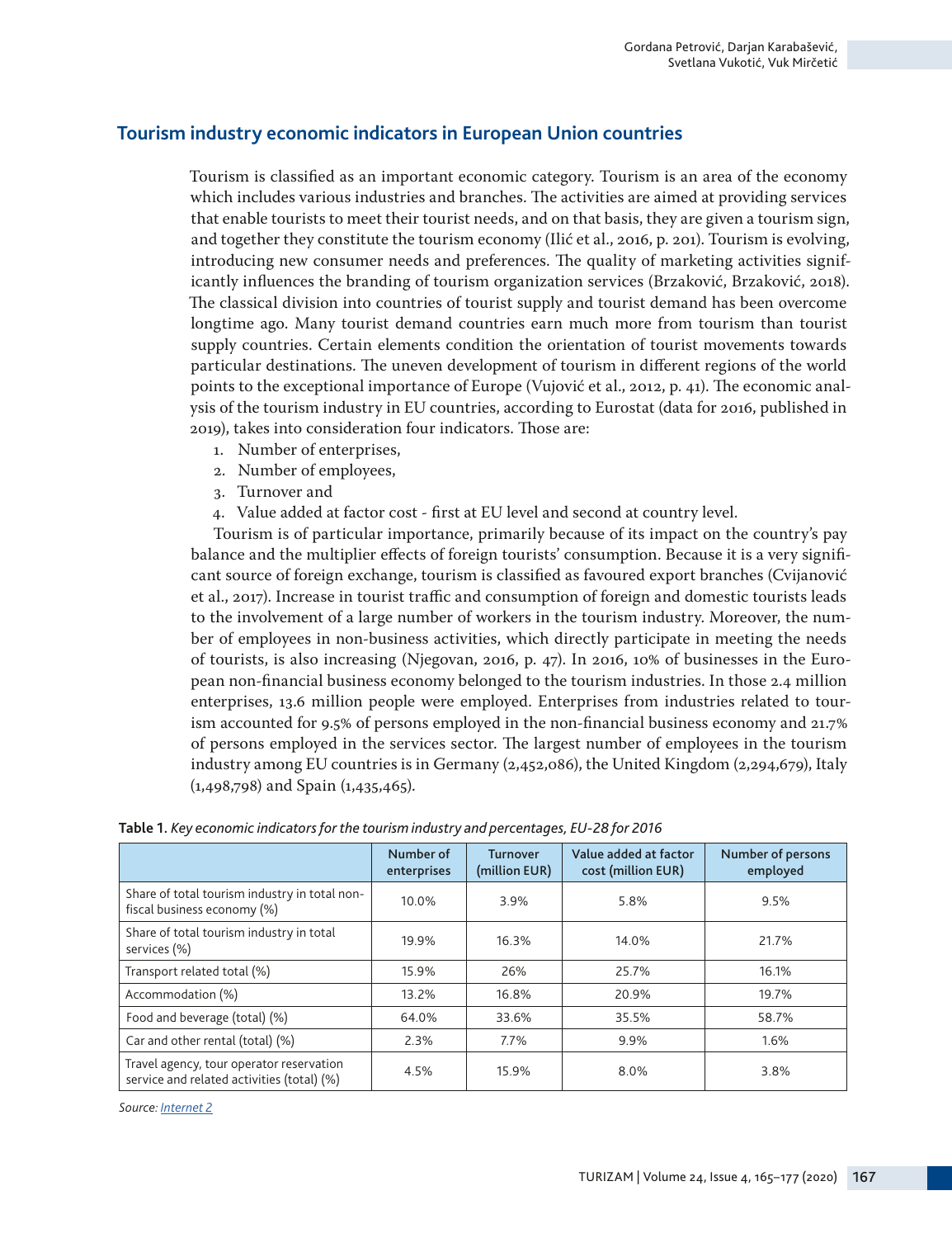Tourism is the largest generator of wealth and employment in the world. Tourism is an economic engine for developed and developing economies around the world (Rita, 2000, p. 434). Employment in the tourism industry in the field of transport is 16.1%. Most employees among EU members are in Germany (297,070), the United Kingdom (282,110) and Italy (178,802). Employees in the accommodation facilities account for 19.7% of the tourism industry. Most of them are employed in Germany (569,418) and the United Kingdom (447,436). The food sector, by the number of employees in the tourism industry, accounts for the highest share of 58.7%. The least employees are in car rental (1.6%) and travel agencies (3.8%) (Internet 3).

Revenues are the result of regular business operations of the company, and they are generated in the market by selling products and services. The income of the company primarily depends on demand, that is, the desire and ability of consumers to buy a certain amount of products and services. For an enterprise, demanded amount of products and services is the amount that an enterprise can offer and sell on the market and generate income. Revenue is an indicator of the efficiency of the company, but it is also a condition for its survival. Without revenue generation, a company are not able to survive in the market (Pokrajčić, 2008, p. 27). In tourism, the quality of the visitor experience depends not only on the attraction of the primary attractions (beaches or historical sites) but also on the quality and effectiveness of complementary businesses, such as hotels, restaurants, distributors and transport facilities (Mirčetić et al., 2019).

Data for 2016 show that 10% of enterprises in the non-financial business economy belong to the tourism industry, which generates 3.9% of tourist turnover, 5.8% of the additional value of the non-financial business economy, which employs 9.5% in the non-financial business economy. Tourism as an economic sector belongs to the service sector, and by the number of enterprises (2,444,841) in the sector, the tourism industry participates with 19.9%.

The transport industry is vital for the functioning of tourism, and 15.9% of transport companies are engaged in the tourism industry. Among EU Member States, the most transport companies is concentrated in France (60,604), Poland (46,194), Greece (36,311), Italy (30,311) and Germany (28,022)(Internet 4). In the tourism industry, 13.2% are companies dealing with tourist accommodation. Most companies in the accommodation sector are located in France (51,583), Italy (49,417) and Germany (44,221). Most businesses are engaged in the food sector (64.0%). Italy (269,955), Spain (267,049) and France (207,138) hold a leading position among EU member states.

Least enterprises (2.3%) in the tourism industry are engaged are in renting industry (cars and other vehicles). The EU member states with most car rental companies are France (12,091), United Kingdom (5,368), Germany (5,281), Spain (4,940) and Italy (4,802).

Travel agency and tour operators account for 4.5% of the overall travel industry. In this branch, Italy (16,800), Spain (12,932) and Germany (12,339) are in the leading position among EU member countries. When it comes to the total amount of enterprises in the tourism industry (2,444,841) among the EU Member States, the leading countries are Italy (371,285), France (340,345), Spain (314,399) and Germany (258,521). Of the total number of enterprises in the tourism industry, 52.5% of tourism enterprises are located in these countries.

Tourism traffic, as an indispensable component of tourism development, represents an indicator that determines the total number of tourists and the number of their overnight stays in an area, that is, synthetically and summary indicator of extent, dynamics and structure of tourist movements. In order to get a complete picture of tourist traffic in the selected area, tourist traffic is observed through movement and staying of tourists and through the utilization of existing tourist and catering capacities (Omerović, 2014, p. 174).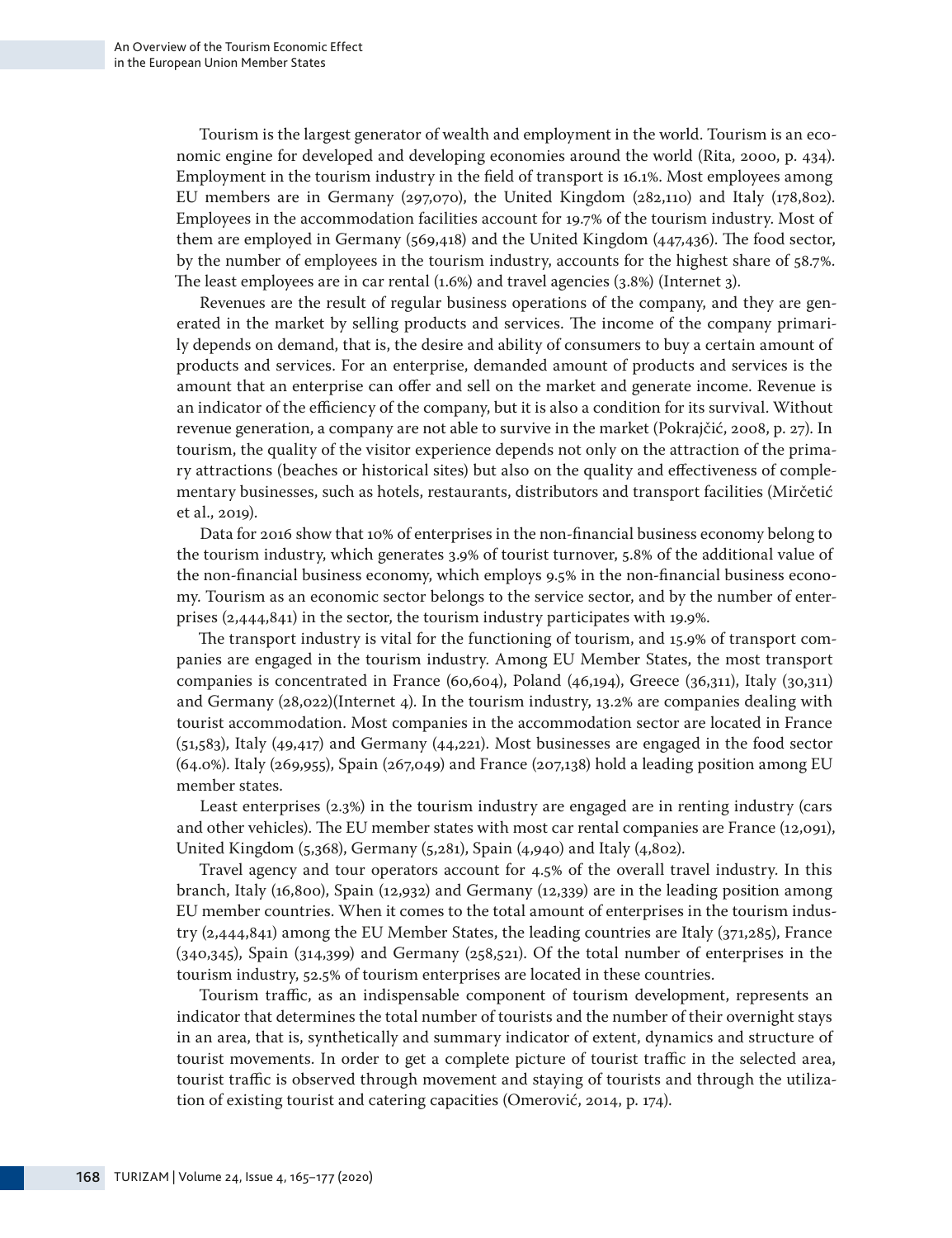The total turnover of the tourism industry in the services sector is 16.3%. Transport related turnover of the tourism industry accounts for 26%, and almost half of which is achieved by air transport (12.4%). The most substantial turnover in the tourist industry is realized through the supply of tourists with food and beverages and amounts to 33.6%, followed by the turnover through accommodation capacities (16.8%), the tourist agencies and tour operators (15.9%), while the lowest turnover is through car rental (7.7%).

The most significant turnover in the EU Member States in the entire tourism industry was in the United Kingdom (229.118 million Euros), Germany (154.367 million Euros), France (140.251 million Euros), Italy (117.382 million Euros) and Spain (104.277 million Euros), (Internet 5).

The tourism industry is involved in creating added value in the services sector by 14.0%. In the tourism industry, the transport sector achieves an added value of 25.7%, accommodation 20.9%, car rental sector 9.9%, travel agencies and tour operators 8.0%, while the highest added value in the tourism industry is achieved by the food industry (food and drink), and its share is 35.5%.

Comparing the EU Member States in the tourism industry, the highest added value is achieved by the United Kingdom (97,532 million Euros), Germany (61,023 million Euros), France (53,287 million Euros), Italy (43,795 million Euros) and Spain (37.801 million Euros). Of all EU Member States, the United Kingdom generated the highest added value in the tourism industry is in several sectors, transport (18,282 million Euros), lodging (15,830 million Euros), food and drink (34,796 million Euros) and car rentals (14,366 million Euros), travel agencies and tour operators (14,258 million Euros)(Internet 6).

The most important economic characteristic of activities related to the tourism sector is that they contribute to revenue, employment and profits. In this respect, the tourism sector can play an essential role as a driving force for economic development. The impact that the tourism industry can have at different stages of economic development depends on the specific characteristics of each tourist area. Given the complexity of tourism consumption, its economic impact is widely felt in other productive sectors and undoubtedly contributes to the achievement of goals for faster development.

#### **Tourist trips expenditures in European Union member states**

Eurostat data (Internet 7) shows that in 2017 EU residents spent 467 billion Euros on tourist travel and overnight stays, of which 44% are expenses in domestic tourism and 56% of costs in tourism that takes place outside borders of the residence country. In absolute terms, German (129 billion), French (82 billion) and British (61 billion) tourists spent the most. Their expenditures total about 59%, while they account for 50% of the total number of trips and 53% of the total nights spent.

Among EU member states, residents of France spend the most on domestic tourism (54 billion Euros). They are followed by residents from Germany (42 billion Euros), Spain (25 billion Euros) and the United Kingdom (23 billion Euros). Citizens of Germany spend most outside of their borders (87 billion Euros). Residents of the United Kingdom are the next in line (38 billion Euros), followed by citizens from France (28 billion Euros) and Holland (18 billion Euros) (Internet 8).

Average tourist spending of EU residents is 377 Euros per trip, of which domestic tourists spend 223 Euros, while tourists travelling abroad spend on average 812 Euros. The aver-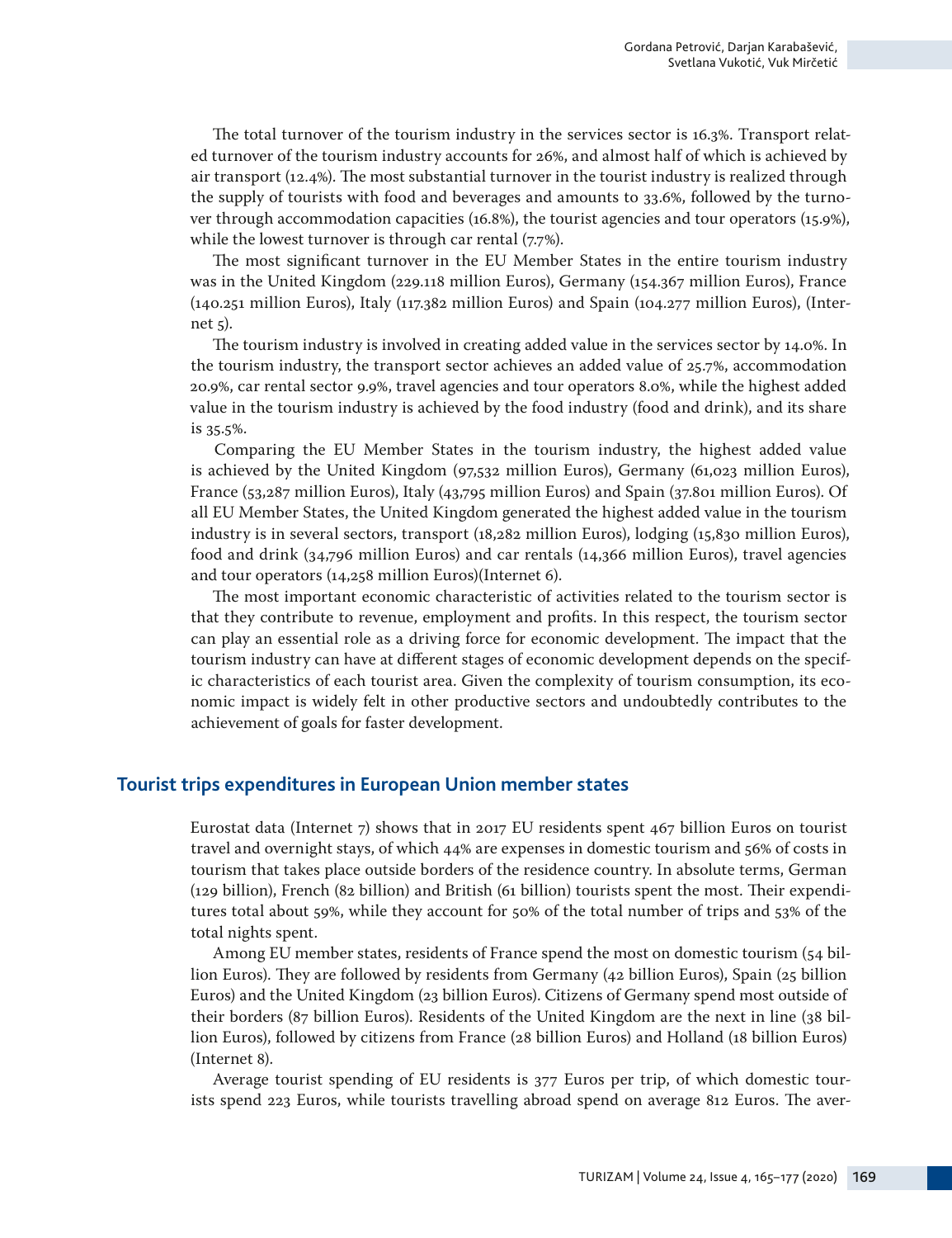



age spending per tourist per night is 75 Euros, where domestic tourists spend an average of 58 Euros and tourists travelling abroad spend approximately 97 Euros.

Of the total cost of tourist trips (domestic and foreign tourists), the most is spent by the citizens of Luxembourg (769 Euros), followed by Austrians (641 Euros), Maltese (633 Euros), Danes (618 Euros) and Cypriots (600 Euros). Domestic tourists' expenditure per trip is the highest among Austrians (371 Euros), Danes (351 Euros) and Italians (331 Euros). The most significant average expenditures per trip outside their home country are made by the Danes (EUR 1,279), the Cypriots (EUR 1,059) and the French (EUR 1,000).

In 2017, EU residents made 1.3 billion overnight stays, which amounted to almost 6.4 billion overnight stays. The average duration of the trip was 5.1 overnight stays. Compared to 2016, the number of tourist trips by EU residents increased by 4%. Almost three quarters (73%) of all trips were made in the country of residence (domestic travel), while slightly more than one quarter (27%) were abroad trips (abroad travel), of which 21% went to other EU countries and 6% to destinations outside the EU.

The most common mode of transport for travel were private or rented motor vehicles (predominantly cars) (64%), followed by aeroplanes (17%), trains (11%), buses (6%) and water vessels (2%).Aeroplanes served as the primary mode of transport for over half of abroad trips (56%), while for domestic trips EU residents travelled mainly by vehicles (76%), followed by trains (13%). The majority of air travel was for personal reasons (82%), while the remaining 18% of air travel was for professional purposes (EUROSTAT, 2019, p.1).

In total overnight stays (domestic and foreign tourists), the most significant average expenditures per capita are those made by residents of Denmark (162 euros), Austria (132 euros), Malta (128 euros) and Ireland (112 euros). Domestic tourists spend the most in Denmark (136 Euros), Austria (112 Euros) per overnight stay, while tourists travelling outside the borders of their country spend the most per overnight stay are from Denmark (186 Euros), Finland (148 Euros), Austria (142 Euros) and France (128 euros)(Table 1).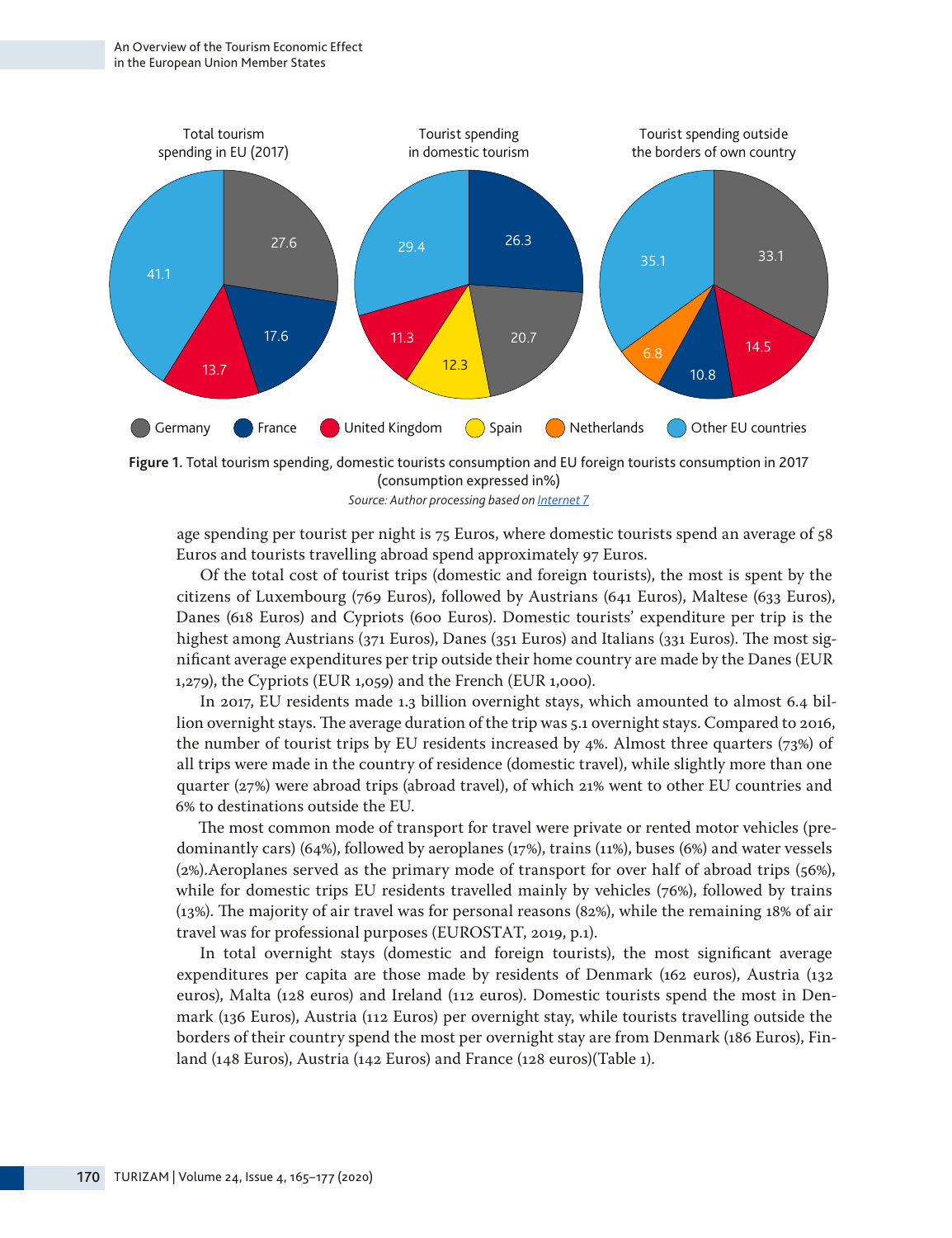

**Figure 2.** Total travel costs to the EU, countries spending the most per trip - costs for locals and tourists and costs for tourists traveling outside their own country *Source: Author processing based on [Internet 10](https://www.wttc.org/datagateway)*

In the EU Member States, of the total travel expenses for travel, the largest share in domestic tourism is achieved by Romanians 79%, Greeks 76%, Spaniards 66%, French and Portuguese 65% and Bulgarians and Italians 64%. In total travel, Luxembourg's 99%, Belgium's 93% and Malta's 92% spend the most outside their country's borders (Figure3).

"The global tourism market is experiencing strong growth along a steep upward trajectory. The World Tourism Organization predicts an unprecedented total of 1.5 billion international travelers in 2020, with European countries remaining the most visited destinations." (Sriboonjit et al., 2010, p 422). Tourism is often advocated as a tool for improvement of broader international integration in areas such as the European Union or as a catalyst for modernization, economic development and prosperity in the development of new third countries (Williams, 1998, p.1). Growth in Europe has been slower than in previous years (+ 4%), and notwithstanding, Europe continues to lead in terms of international arrivals, reporting 743 million international tourists in 2019, accounting for 51% of the global market (Internet 9). Tourism as an economic, social and cultural activity is one of the most significant activities of modern society and glob-

TURIZAM | Volume 24, Issue 4, 165–177 (2020) 171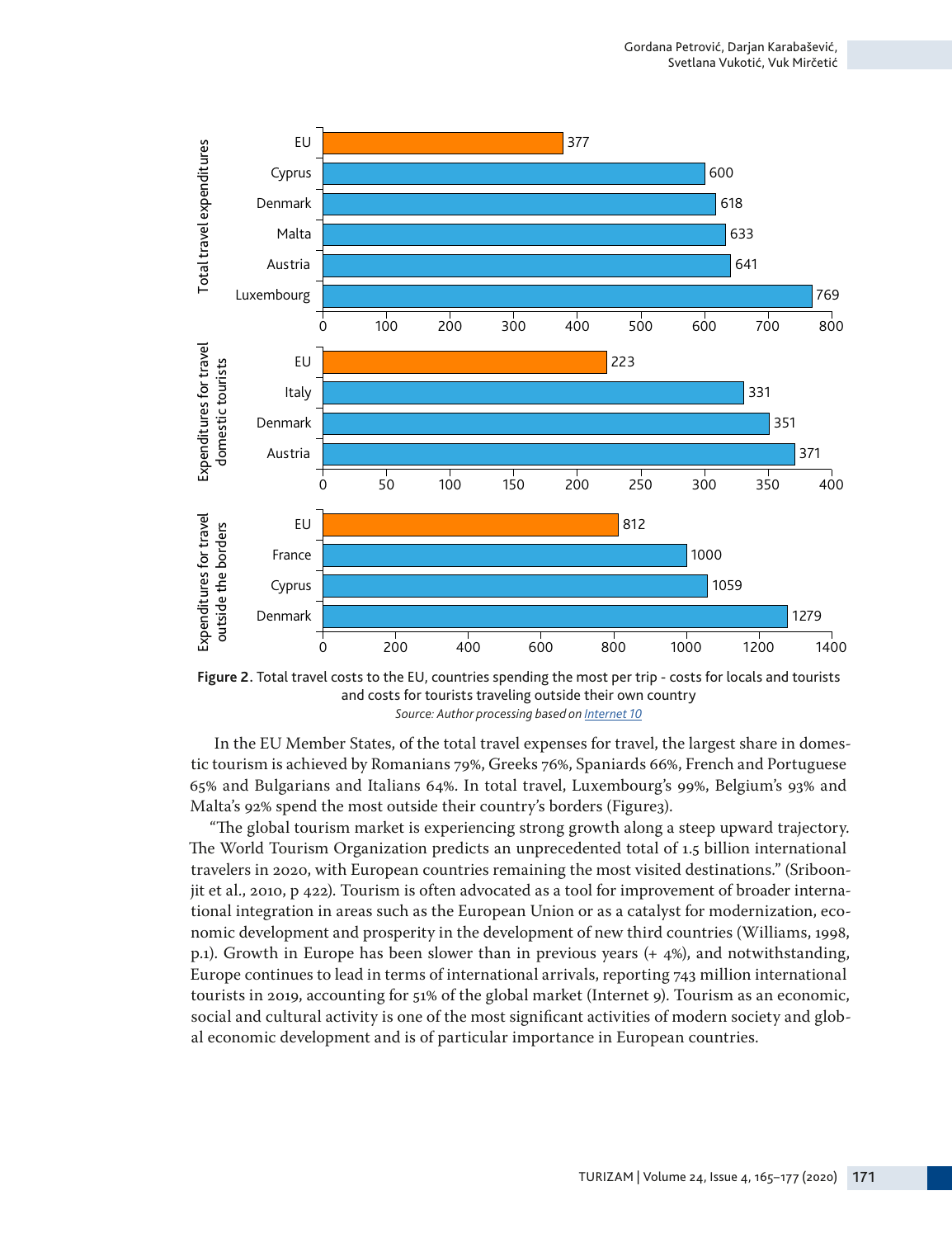

**Figure 3.** Total spending on overnight stay accommodation in the EU, countries spending the most per overnight stay– domestictourists and tourists traveling abroad *Source: Data processing by authorsbased on [Internet 7](https://ec.europa.eu/eurostat/statistics-explained/pdfscache/34961.pdf )*

## **Impact of tourism on GDP growth**

The impact of tourism on economic development has led to the emergence of a concept called "tourism-driven development". As a result, the tourism industry has become a key sector of the European economy (Lee, Brahmasrene, 2013). Roman et al. (2020, p. 1) state that "tourism is the third largest socio-economic activity in the EU, and it makes an important contribution to the EU's gross national product and employment." Also, it should be emphasized that the Europe is the world's number one tourist destination (Sokhanvar, 2019).

Tourism is an essential economic activity in the EU in terms of GDP, employment and foreign trade. Statistics (Internet 10) show that the total share of the tourism sector in global GDP in 2019 was 9.4%, while the direct impact of tourism on world GDP in the same year it was 3.7%, which classifies tourism as one of the most profitable economic activity worldwide. During holidays, most countries want to profit by selling their tourism potential, therefore stimulating a large number of tourists to spend. The size of tourism and its quality contains numerous activities that are formed and linked horizontally and vertically with other sectors of the pro-<br>duction industry, which significantly affects the growth of their economies (Zurub et al., 2015).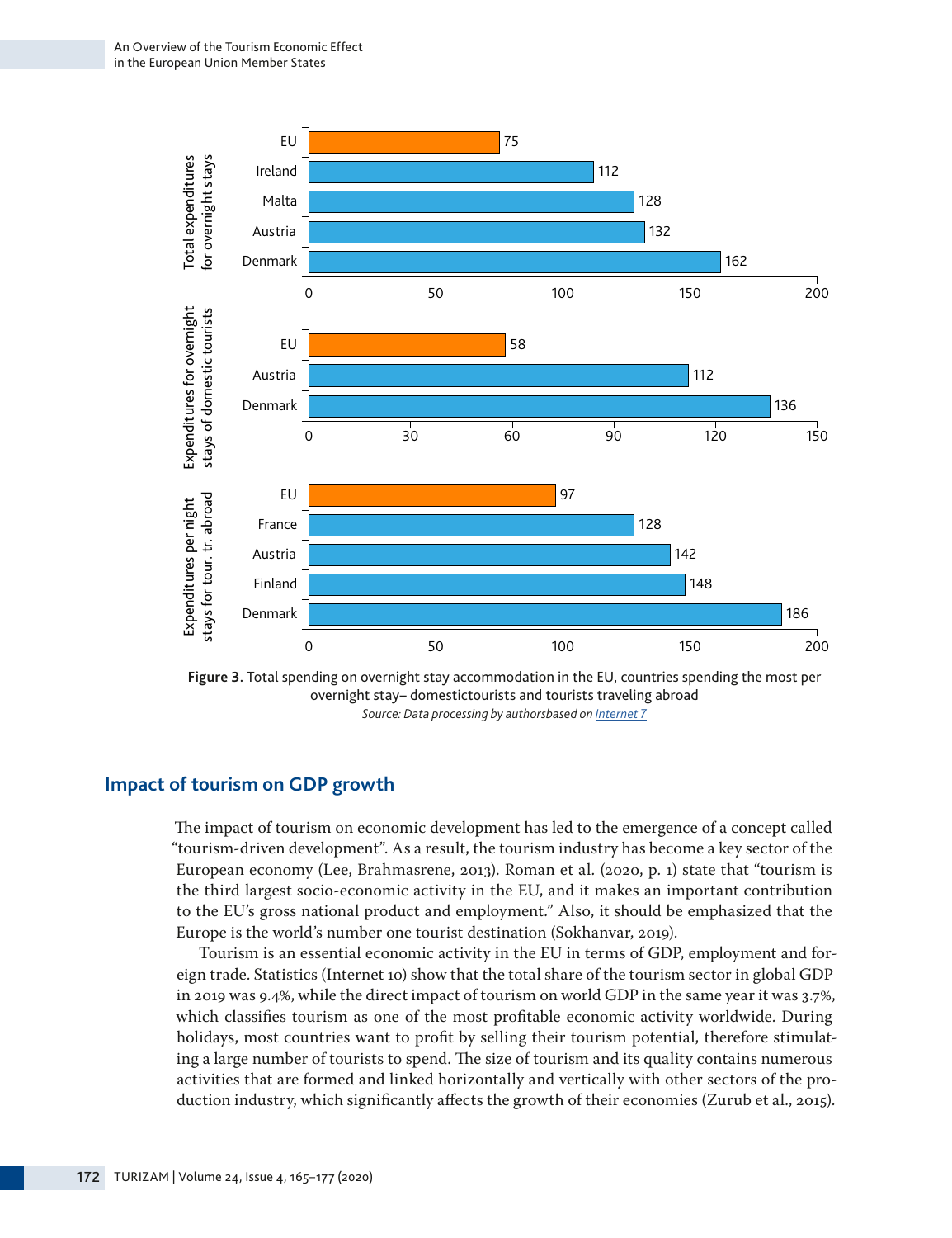| Tourism and travel            | 2010 | 2011 | 2012 | 2013 | 2014 | 2015 | 2016 | 2017 | 2018 | 2019 |
|-------------------------------|------|------|------|------|------|------|------|------|------|------|
| Total contributionto GDP(%)   | 8.6  | 8.8  | 9.0  | 9.1  |      |      |      |      |      | 9.4  |
| Direct contribution to GDP(%) |      |      |      |      | 3.6  | 3.6  | 3.6  |      |      |      |

**Table 2.** *Total and direct contribution of tourism and travel to GDP in the European Union*

*Source: [Internet 10](https://www.wttc.org/datagateway)*

The particularly high indirect contribution of tourism to GDP indicates that tourism has the potential to make a significant contribution to growth in all countries. However, the extent and effectiveness of this contribution, especially where it is indirect, depends on the tourism promotion policies implemented in each country. Tourism development requires significant investments, which often leads to a comparison of tourism with heavy industry in terms of public and private investment in the infrastructure such as road and transport networks, distribution of drinking water, waste treatment, access to the electricity network and new communication systems (Petković, Pindžo, 2012, p. 119).

According to relevant sources, tourism standardly contributes to the European Union (EU) gross domestic product (GDP) by over 9%. It is one of the vital activities and has an impressive impact on the economic growth of the European Union (EU), on employment and accelerated social development, which means that it is a safe tool to combat the economic downturn, but also significantly reduce the unemployment rate (Totić, 2017, p. 399). Data from the last several years, from the World Travel and Tourism Council (WTTC), show that tourism is a growing industry. Total tourism share (Table 2) in GDP in the observation period ranges from 8.6% (2010) to 9.4% (2019). The direct impact of tourism on GDP also recorded a growth trend of 3.3% (2010) to 3.7% (2019).

The most significant direct and indirect share of tourism in GDP during the observed period (2010-2019) is in Croatia. Its direct share of tourism in GDP ranges from 8.4% (2010) to 11.0% (2019). Total tourism share is significantly higher, from 20.3% in 2010 up to 25.1% in 2019. It can be concluded that Croatia is above the EU average in terms of tourism's share of GDP, as it "continues to reap the benefits of the successful rebuilding of its tourism sector over the last decade. In 2016, arrivals grew 9% for the second year in a row, to a total of 14 million, enhanced by increased air connectivity. Receipts grew in line with arrivals (+8%) to a total of euro 9 billion." (UNWTO, 2019, p. 24).

Croatia, which is convincingly ahead of all EU member states in terms of tourism's share of GDP, is followed by Greece and Cyprus, where "arrivals in Greece grew 5% in 2016 to a total of 25 million. Growth peaked towards the end of the year, recovering from a decrease in arrivals during the first part of the year due to the refugee and migrant crisis, while tourism receipts fell by 7% to euro 13 billion. Cyprus (+ 20%) 3 million arrivals in 2016, receipts for this destination grew accordingly, with Cyprus earning euro 3 billion (+11%) (UNWTO, 2019, p. 24).

The lowest share of tourism in GDP of all EU member states, if viewed in the period from 2017 to 2019 has Lithuania (1.8-1.9%), Netherlands (1.7%) and Romania, and the least direct values are in Romania (1.4-1.5%). The lowest share of the total value of tourism in GDP has Poland (4.5%), Lithuania (4.9-5.0%) and the Netherlands (5%).

If Serbia is observed in the period from 2010 to 2019, the direct participation of tourism in GDP is increasing, but it is below the European average and ranges from 1.8% to 2.4%. Total share in GDP is also growing, ranging from 5.1% to 6.9%. Tourism is one of the important economic activities in Serbia, and its successful development represents the basis for the development of other economic activities that would contribute to its inclusion in the European and world tourist flows. Also, Serbia is rich in natural resources, which can provide an excellent comparative advantage in the tourism market (Urošević et al., 2018).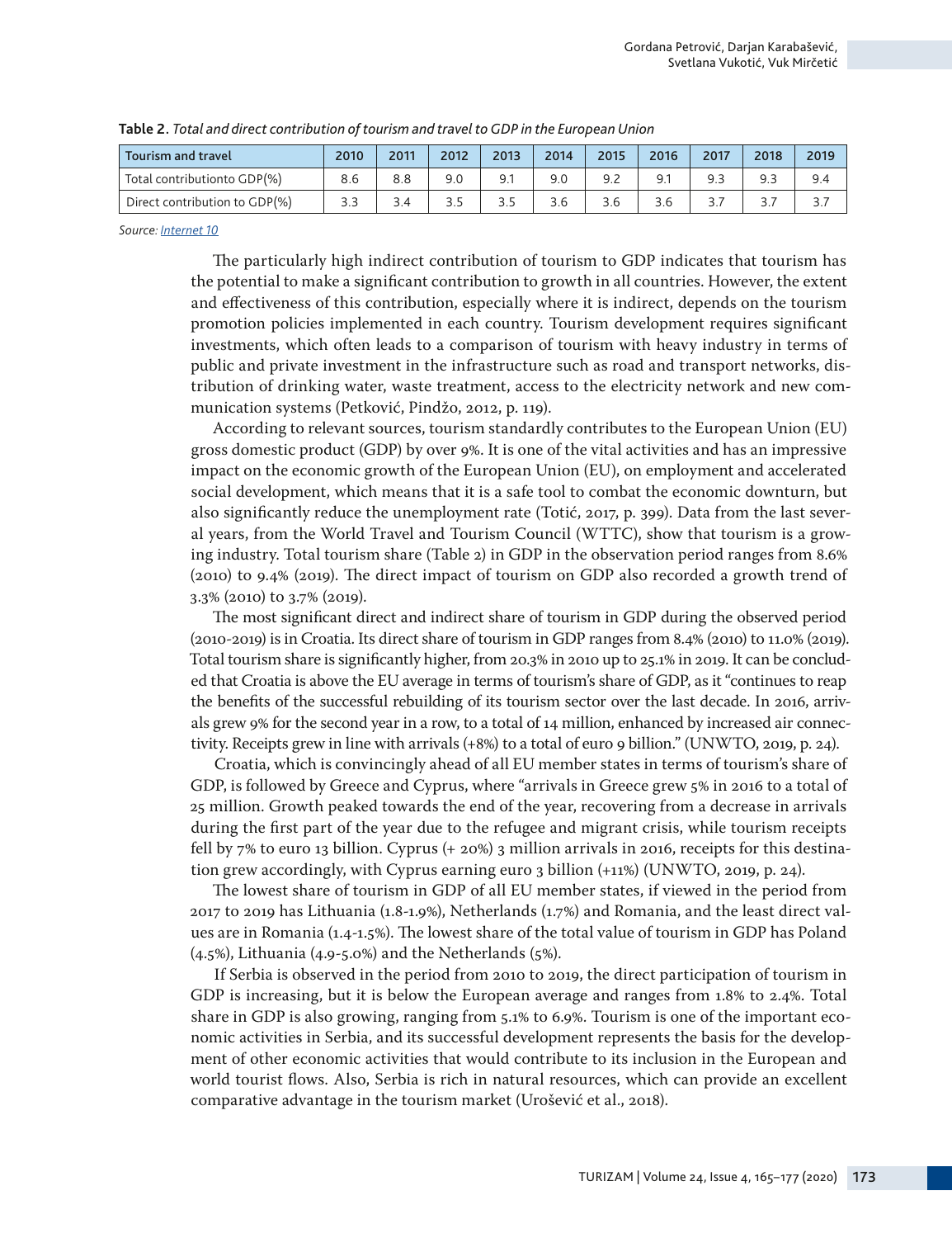

**Figure 4.** Direct and total share of tourism in GDP in Croatia, Greece, Cyprus and Serbia 2010-2019 *Source: Author processing based on [Internet 10](https://www.wttc.org/datagateway)*

# **Conclusion**

It is believed that with a higher degree of economic development in a country, the importance of the service sector is increasing. Also, the service economy is taking over and, it is becoming a reality, not only a projection. Tourism, as a complex economic activity, represents a crucial role in development for many countries in the world. The tourism sector also plays a significant role in the economic growth of the European Union, mainly in terms of revenue, GDP, employment creation and economic growth. Europe is a popular tourist destination. The whole range of natural beauties, as well as its traditional cultural heritage, plays a vital role in the further development of the tourism industry. Tourism plays an essential role in the economies of the European Union, which is still one of the world's most famous tourist destinations.

According to the European Commission, it is the third-largest socio-economic activity in the Union (after trade and distribution, as well as construction) and has an overall positive impact on economic growth and employment. In 2016, 10% of businesses in the European non-financial business economy belonged to the tourism industries. These 2.4 million businesses employ 13.6 million people. Enterprises from the tourism industry accounted for 9.5% of persons employed in the non-financial business economy and 21.7% of persons employed in the services sector.

The most employees in the tourism industry among EU countries is in Germany (2,452,086), the United Kingdom (2,294,679), Italy (1,498,798) and Spain (1,435,465).

Research shows that a considerable number of workers are involved in the tourism industry and the consumption of foreign and domestic tourists in the tourism industry. Moreover, the number of employees in non-business activities, which directly participate in satisfying the needs of tourists, is increasing.

The total turnover of the tourism industry in the services sector is 16.3%. Transport related turnover of the tourism industry accounts for 26%, and almost half of which is achieved by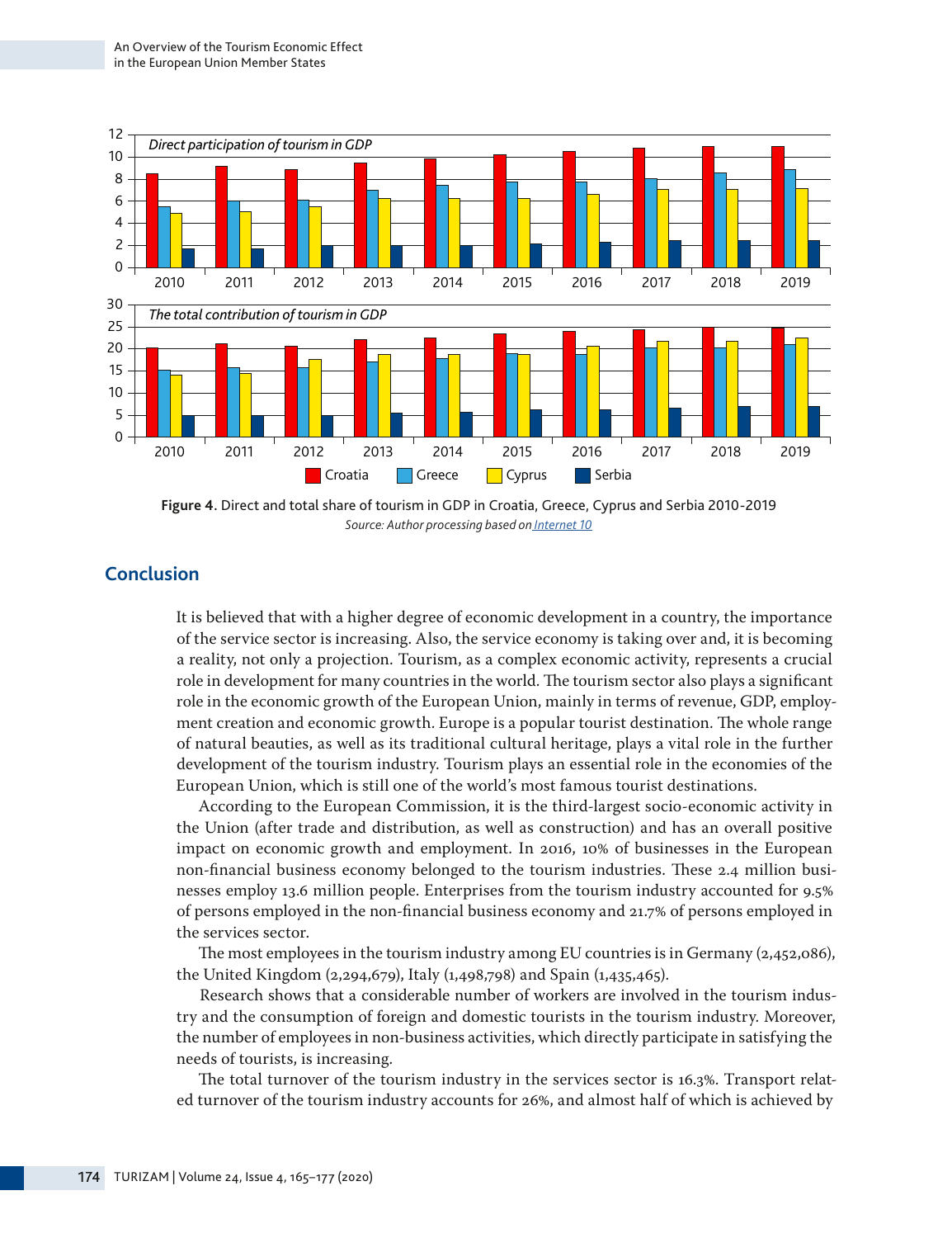air transport (12.4%).The most substantial turnover in the tourist industry is realized through the supply of tourists with food and beverages and amounts to 33.6%, followed by the turnover through accommodation capacities (16.8%), the tourist agencies and tour operators (15.9%), while the lowest turnover is through car rental (7.7%).

The most important economic characteristic of activities related to the tourism sector is that they contribute to revenue generation, so in this respect, the tourism sector plays a crucial role as a driving force for economic development. The highest added value is achieved by the United Kingdom (97,532 million Euros), Germany (61,023 million Euros), France (53,287 million Euros), Italy (43,795 million Euros) and Spain (37.801 million Euros).The impact that the tourism industry has at different stages of economic development depends on the specific characteristics of each tourist area. Given the complexity of tourism spending, its economic impact is widely felt in other sectors of the economy and contributes in any case to the achievement of the goals of faster development. In 2017, EU residents spent a total of 467 billion Euros on tourist travel and overnight stays, of which 44% are expenses in domestic tourism, and 56% are expenses of tourism outside the country of origin. In absolute amount, German (129 billion), French (82 billion) and British (61 billion) tourists spent the most. Their expenditures amount to around 59% in total, while they account for 50% of the total number of trips and 53% of total overnight stays.

Data for the period from 2010 to 2019 shows that tourism is a growing industry. In the observation period, total tourism share in GDP ranges from 8.6% (2010) to 9.4% (2019). The direct impact of tourism on GDP also recorded a growth trend of 3.3% (2010) to 3.7% (2019). The most significant direct and indirect share of tourism in GDP is in Croatia.

The global tourism market is experiencing strong growth and is moving upward. The World Tourism Organization expects a total of 1.5 billion international travellers in 2020, leaving Europe the most visited tourist destination.

As a direction for future research, econometric methods such as Granger causality test or Johansen test could be used to examine tourism economic effects in the EU.

#### **References**

- Brzaković, A., Brzaković, T. 2018. Brand as a Factor of Business Success of the Tourist Organization. In: *3rd International Scientific Conference Tourism in function of development to the Republic of Serbia-Tourism in the Era of Digital Transformation, Thematic Proceedings*, (640-656). Vrnjačka Banja: Faculty of Hotel Management and Tourism with co-organizers.
- Čerović, S. 2002. *Strategic Management of the Serbian Tourist Economy*. Belgrade: Singidunum University. (in Serbian)
- Cvijanović, D., Vukotić, S., Vojinović, Ž. 2017. The most important economic effects of tourism in Serbia and worldwide. In: *Sustainable Development of Tourism Market – International Practice and Russian Experience,* (15-19). Russia: Stavropol State Agrarian University.
- European Parliamentary Research Service. 2015. *Tourism and the European Union.*

EUROSTAT. (2019). *Three quarters of all trips by EU residents are within their own country.* 

- Faber, B., &Gaubert, C. 2019. Tourism and economic development: evidence from Mexico's coastline. *American Economic Review* 109(6), 2245-93.
- Ilić, D., Marinoski, N., Djeri, L., Stamenković, P. 2016. *Basics of tourism theory and practice.* Leskovac: Higher Business School of Professional Studies. (in Serbian)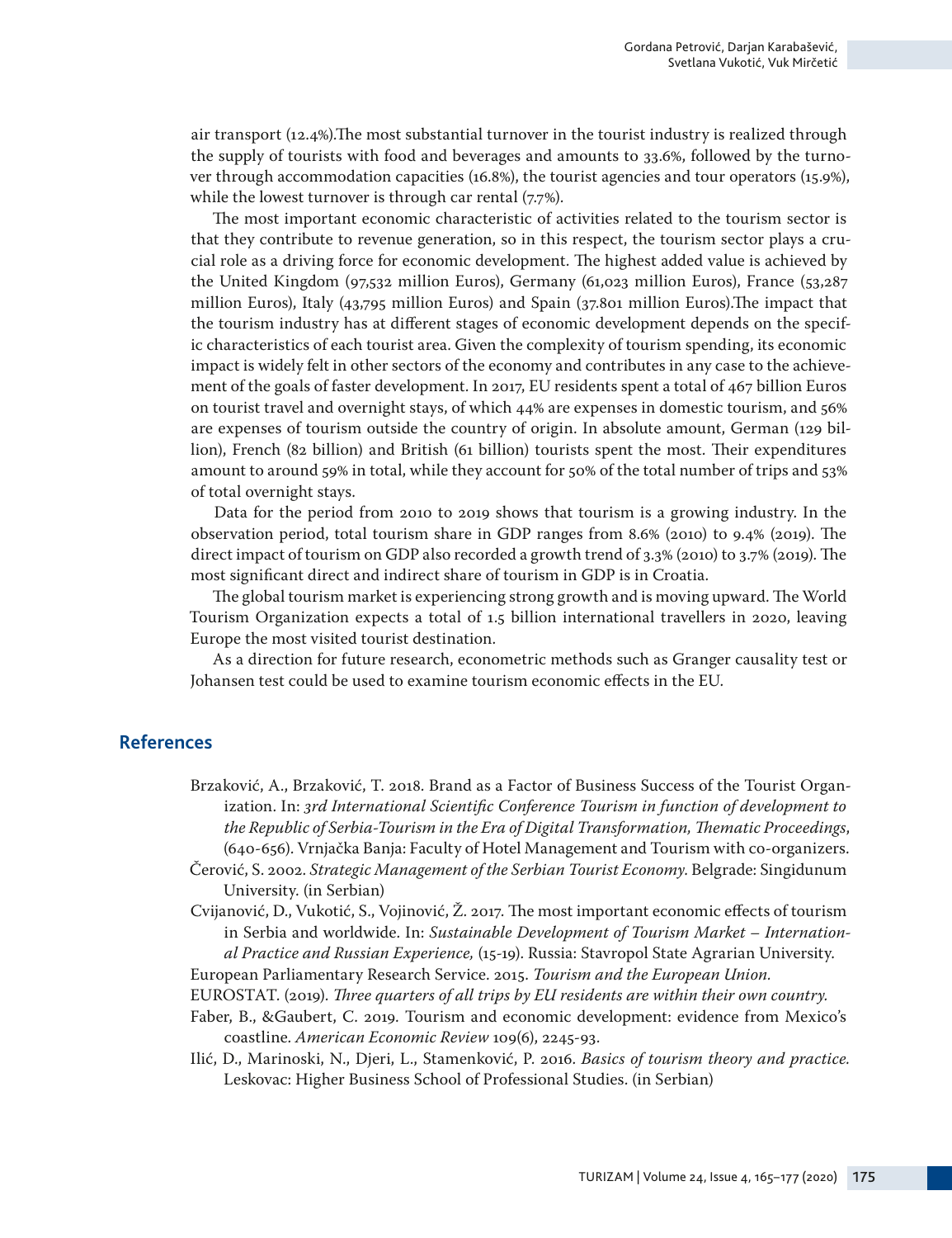- Lee, J. W., Brahmasrene, T. 2013. Investigating the influence of tourism on economic growth and carbon emissions: Evidence from panel analysis of the European Union. *Tourism management* 38, 69-76.
- Mirčetić, V., Vukotić, S., Cvijanović, D. 2019. The Concept of Business Clusters and its Impact on Tourism Business Improvement. *Economics of Agriculture* 66(3), 851-868.
- Nјegovan, Z. 2016. *Economics of tourism and rural tourism.* Novi Sad: Faculty of Agriculture. (in Serbian)
- Omerović, J. 2014. Tourism traffic as an indispensable component of tourism development in Tuzla. *Zbornik radova Departmana za geografiju, turizam I hotelijerstvo* 43(2), 174-184. (in Bosnian)
- Petković, G., Pindžo, R. 2012. Tourism and new economic challenges. *Journal of the Serbian Association of Economists* 60(1-2), 117-126.
- Petrović, G., Karabašević, D., Maksimović, M. 2016. Tourist traffic and revenue from tourism in the Republic of Serbia. *Ekonomski signali* 11(2), 61-75.
- Petrović, G., Maksimović, M., Karabašević, D. 2018. Strategic positioning of rural tourism on Staraplanina. *Economics of Agriculture* 64(2), 601-617.
- Pokrajčić, D. 2008. *Economics of Enterprises*. Belgrade: Faculty of Economics. (in Serbian)
- Rita, P. 2000. Tourism in the European Union. *International Journal of Contemporary Hospitality Management* 12(7), 434-436.
- Roman, M., Roman, M., Niedziółka, A. 2020. Spatial Diversity of Tourism in the Countries of the European Union. *Sustainability* 12(7), 2713.
- Roudi, S., Arasli, H., Akadiri, S. S. (2019). New insights into an old issue–examining the influence of tourism on economic growth: evidence from selected small island developing states. *Current Issues in Tourism* 22(11), 1280-1300.
- Sokhanvar, A. 2019. Does foreign direct investment accelerate tourism and economic growth within Europe? *Tourism Management Perspectives* 29, 86-96.
- Sriboonjit, Ј., Chaovanapoonphol, Y., Wiboonpongse, A., Calkins, P., Sriboonchitta, S. 2010. Economic Determinants of Long-Term Equilibrium in Malaysian Tourist Arrivals to Thailand: Implications for Tourism Policy. *International Journal of Intelligent Technologies and Applied Statistics* 3(4), 421-435.
- Taizeng, R., Muhlis, C., Sudharshan, Reddy, P., Jianchun, F., Wanshan, W. 2019. The Impact of Tourism Quality on Economic Development and Environment: Evidence from Mediterranean Countries. *Sustainability* 11(8), 2296.
- Totić, M. 2017. Legal support for the development of tourism in the European Union. In: *4th International Scientific Conference Agribusiness MAK-2017.* Kopaonik: Municipality of Raška with co-organizers. (in Serbian)
- UNWTO. 2019. *European Union Tourism Trends*. Madrid.
- Urošević, S., Stanujkić, D., Karabašević, D., Brzaković, P. 2018. Using single valued neutrosophic set to select tourism development strategies in eastern Serbia. *Economics of Agriculture* 65(2), 555-568.
- Vujović, S. 2019. *Tourism development in the light of certain theoretical and methodological researches.* Belgrade: Economics Institute. (in Serbian)
- Vujović, S., Štetić, S., Cvijanović, D. 2012. *Destination concept of tourism development*. Belgrade: Institute of Agricultural Economics. (in Serbian)
- Williams, S. 1998. *Tourism Geography*. London and New York: Routledge.
- World Tourism Organization 2017. *Tourism Highlights 2017 Edition*. Madrid.
- World Tourism Organization. 2018. *European Union Tourism Trends.* Madrid.